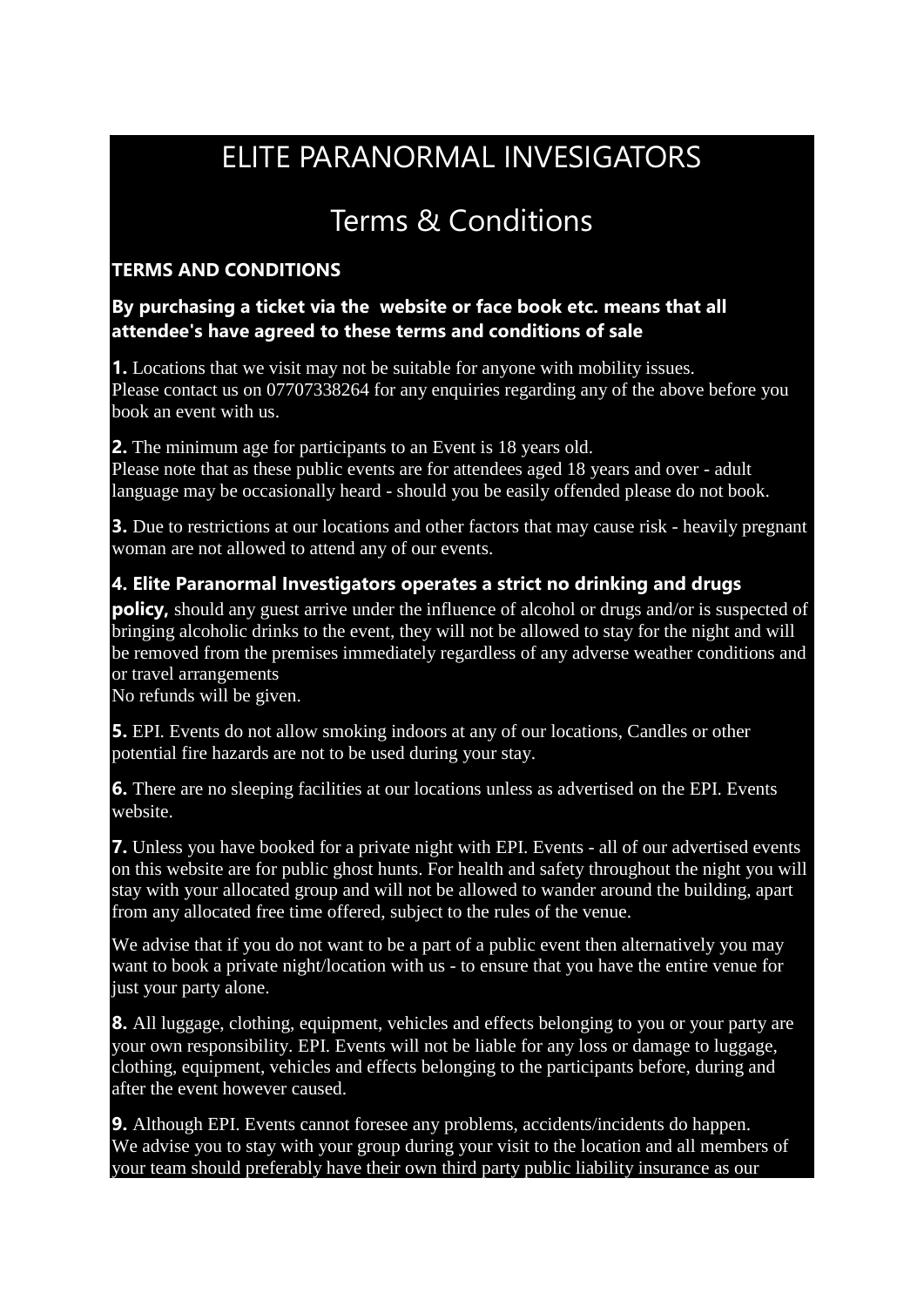insurers have indicated that our public liability policies may not cover your party during your visit to the location since it is outside our normal public access categories.

You are staying at the location at your own risk; we accept no liability for any death, accident or injury to yourselves, however caused.

**10.** By Booking with EPI. Events you agree that all footage and pictures taken during the event by EPI. Events can be used by EPI. Events and used on their website and other social media.

**11.** EPI. Events make no guarantees regarding paranormal activity at any of our events, therefore we are not responsible for any information or lack of during the event. No perceived predictions, opinions, information, advice or comments made by our guest psychics, mediums, clairvoyants, hosts or co-ordinators should be interpreted as factual or actual.

**12.** You agree that any and all services from EPI. Events are for entertainment purposes only. We make no guarantees thus EPI. Events are not liable for any information or occurrences regarding the validity, truth, or likelihood of any and all information obtained from our Employees, Contractors, Psychics, Mediums, Clairvoyants, Co-ordinators or Hosts on any of our events.

**13.** You, the member, guest, are responsible for making your own decisions and it is understood that when our Co-ordinators, Psychics, Mediums, Clairvoyants or Hosts suggest something to you, it is of their opinion and should NOT be interpreted as the only course of action.

**14.** We welcome your feedback on all of our events. If you have a problem or complaint during the event/day please bring it to the attention to a member of the EPI. Events staff as soon as possible so that they have a chance to put matters right. If your problem is not resolved during the event/day please contact us, including your order number, party name the event was booked under and the venue details. We consider it unreasonable if you take no action during the actual event/day or do not contact us within an acceptable time of 48 hours after the event has taken place.

**15.** Any event due to take place wholly or partially in the open air is likely to be affected by unsuitable/adverse weather conditions. In this case, EPI. Events reserve the right to relocate the event to an area undercover. In most cases all events take place, and it is your responsibility to bring suitable clothing to match the weather conditions for the time of year for ANY event booked whether undercover OR in the open air.

In the case of poor weather conditions, EPI. Events will always work towards the event going ahead, it is very rare that any event is cancelled due to weather conditions and as long as our Hosts and Team members are able to travel to our locations then all events would still go ahead as scheduled. Should the need arise however for an event to be cancelled because of adverse weather conditions, then all customers would be notified. Please note EPI. Events are **not** responsible for adverse weather conditions, neither are EPI. Events responsible if you, yourself choose not to attend an event due to poor weather conditions or other outside factors.

Should an event still go ahead as scheduled then no refunds or transfers onto other events/dates will be given if any person(s) choose themselves to make the decision that they will not be attending an event due to poor weather conditions or other outside factors. EPI. Events are not responsible for any guests travel arrangements as a result of adverse weather conditions.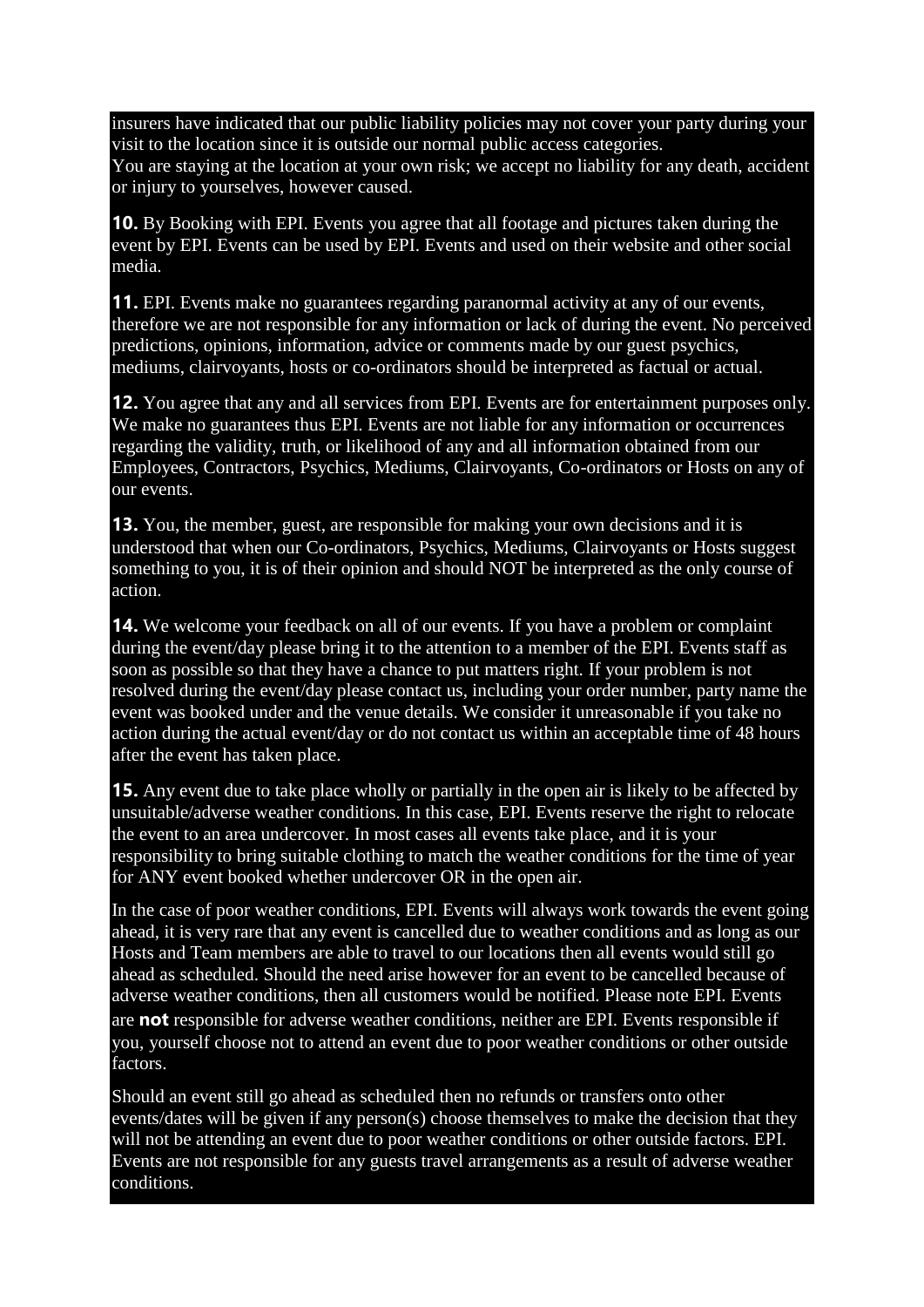**16.** EPI. Events suggest you either secure accommodation following the event or book transport home due to possible tiredness caused by the event, however EPI. Events do not have any liability to you and will not be liable for any expenses you may incur such as accommodation bookings and travel costs. We do not accept any responsibility for any accidents or incidents caused before, during or after the event.

**17.** Please note that all stories about the location are not fabricated. The EPI. Team have on occasion witnessed and recorded paranormal activity in various locations.

**18.** EPI. Events cannot guarantee that any paranormal activity will take place on the night of the event, as advertised per listing all events may or may not include a history tour of the building.

**19.** EPI Events are sure you will have a good time, be respectful to the spirit world and to others involved in the event, be open minded in your approach, being openly cynical will spoil and tarnish the event for everyone, soak up the atmosphere and try to communicate with spirit!

You never know what to expect, as every event is unique.

**20.** Photos & recordings are allowed on the night with consent by EPI. Events and are for the sole use of the owner and are not to be used in the public domain without prior consent of all people participating in the event.

**21.** All prices are subject to change without notice. From time to time some promotions may take place which will alter prices or include discounts. Price at booking is correct and would not allow any refunds or exchanges.

#### **22. All bookings made through EPI Events means you and your party's acceptance of these Terms and Conditions.**

By accepting and agreeing with these Terms and Conditions you and your party are further indemnifying the promoters/organisers/individuals from and against all legal liability in respect of any claims, damages, costs, penalties, actions, demands, proceedings, any kind of legal suits, losses or expenses amounted in respect of or arising out of the injury to or the death of any person, or persons, or damage to any property arising from the client's participation and involvement in the event or activity or premises pertaining to the event.

EPI. Events reserves the right to advertise any promotional discount codes and offers via other social media sites such as Facebook and Twitter ETC.

#### **CANCELLATIONS BY EPI EVENTS**

EPI Events reserve the right to cancel an event at any time for any reason at our own discretion particularly in the instance of an event not reaching its full selling capacity. Should we have to cancel, we will contact you as soon as is possible and will either offer you a full refund of any money paid by you - or move you're booking to another available date/event of your choice (please note if there is an additional price difference between events - any additional cost must be paid for). EPI Events do not have any liability to you and will not be liable for any expenses you may incur such as accommodation bookings and travel costs.

# **CANCELLATIONS, TRANSFERS AND REFUNDS**

**All payments including deposits and payments in full are non-refundable and non-transferable regardless of any circumstances.** When you make a booking with us it is entirely your responsibility to ensure that you are able to make the event date that you